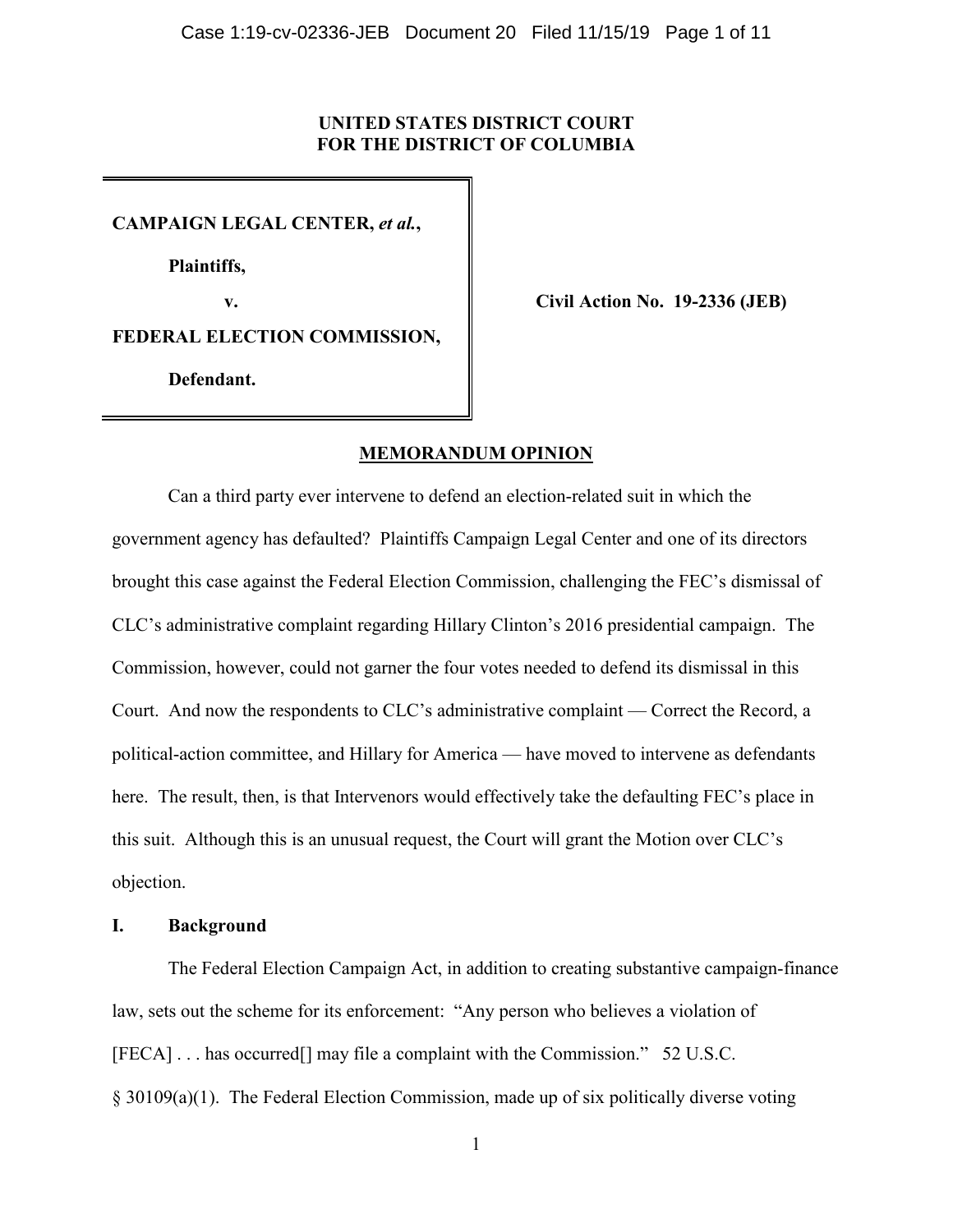## Case 1:19-cv-02336-JEB Document 20 Filed 11/15/19 Page 2 of 11

members, <u>id.</u> § 30106(a)(1)–(2), must in turn notify the "person alleged in the complaint to have committed such a violation." Id.  $\S 30109(a)(1)$ .

After a period for that respondent to rebut the complaint, the Commission votes as to whether it "has reason to believe" that the respondent violated FECA. Id.  $\S 30109(a)(2)$ . It is aided in this determination by briefs submitted by its Office of General Counsel and the respondent stating their respective positions "on the legal and factual issues of the case." Id. § 30109(a)(3). Four Commissioners must vote in the affirmative for the case to move on to an investigation. Id. § 30109(a)(2). If the Commission does not so find and thus dismisses the administrative complaint, the complainant may then "file a petition with the United States District Court for the District of Columbia" within 60 days of the dismissal. Id. § 30109(a)(8)(A)–(B). The Commission must again have four affirmative votes to defend this civil action against the dismissal order. Id.  $\S$ § 30106(c), 30107(a)(6).

This Court's review of such a petition is limited: it "may declare that the dismissal of the complaint or the failure to act [was] contrary to law," id.  $\S 30109(a)(8)(C)$  — that is, it "may not disturb a Commission decision to dismiss a complaint unless the dismissal was based on an 'impermissible interpretation of the Act . . . or was arbitrary or capricious, or an abuse of discretion." Common Cause v. FEC, 108 F.3d 413, 415 (D.C. Cir. 1997) (omission in original) (quoting Orloski v. FEC, 795 F.2d 156, 161 (D.C. Cir. 1986)). If the Court does find that the dismissal was contrary to law, "[it] may direct the Commission to conform with such declaration within 30 days." 52 U.S.C. § 30109(a)(8)(C).

The FEC had all six voting Commissioners for several years leading up to 2017. All Commissioners, Federal Election Commission, https://www.fec.gov/about/leadership-andstructure/commissioners/ (last visited Nov. 6, 2019). But as of June 2019, when it voted on the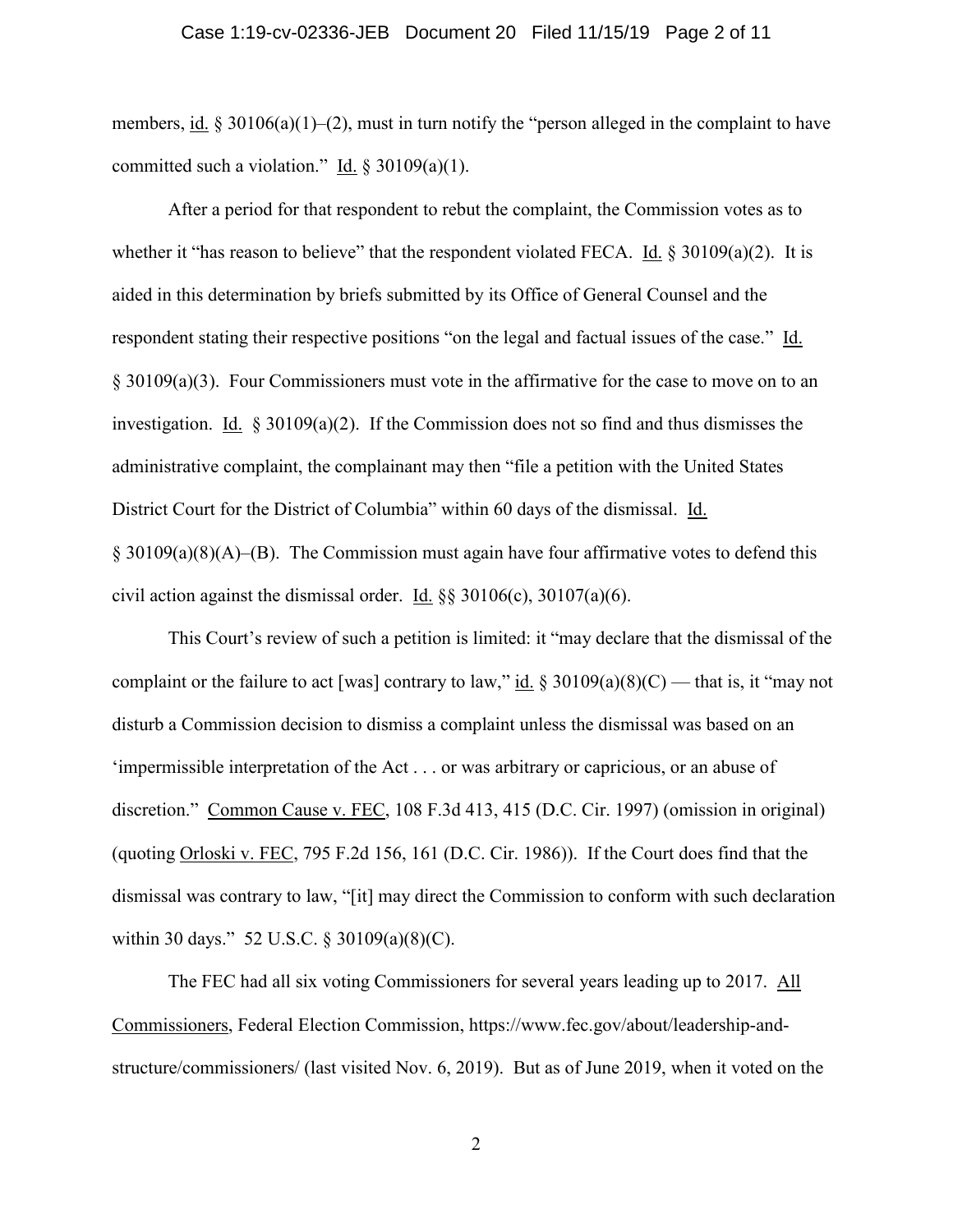#### Case 1:19-cv-02336-JEB Document 20 Filed 11/15/19 Page 3 of 11

complaint at issue in this case, it was two voting members short. Id. (Although not relevant here, the Court notes that in August 2019, a third Commissioner left, leaving three vacant spots that have yet to be filled. Id.)

In October 2016, CLC filed an administrative complaint with the FEC, alleging that Hillary for America and Correct the Record had violated FECA's rules for "coordinated expenditures" between campaigns and political-action committees. The FEC grouped this complaint with similar ones filed by other persons, and OGC recommended that the Commissioners find reason to believe HFA and CTR had violated FECA. See ECF No. 10 (Motion to Intervene), Exh. 3 (Office of General Counsel Report) at 27. The Commissioners split 2-2, however, and so did not have the four votes needed to proceed. See ECF No. 10-5 (Proposed Motion to Dismiss), Exh. D (FEC Certification) at 1. They consequently dismissed the administrative complaints. Id. at 4.

In August of this year, CLC and one of its directors, Catherine Hinckley Kelley, filed suit in this Court challenging the FEC's dismissal order as "contrary to law" per 52 U.S.C. § 30109(a)(8). See ECF No. 1 (Complaint) at 22–23. Plaintiffs, whom the Court will jointly refer to as CLC, have since amended their Complaint. See ECF No. 15.

The FEC, however, failed to garner the four affirmative votes required by 52 U.S.C. §§ 30106(c) and 30107(a)(6) for the agency to defend this civil suit. See FEC Certification at 3. The vote was 3-1, with Chair Weintraub dissenting. Id.; see also Statement of Reasons of Chair Ellen L. Weintraub, Federal Election Commission (Sept. 20, 2019), https://eqs.fec.gov/ eqsdocsMUR/6940\_2.pdf (hereinafter Weintraub SOR). An entry of default against it will thus ultimately ensue. See Fed. R. Civ. P. 55(a).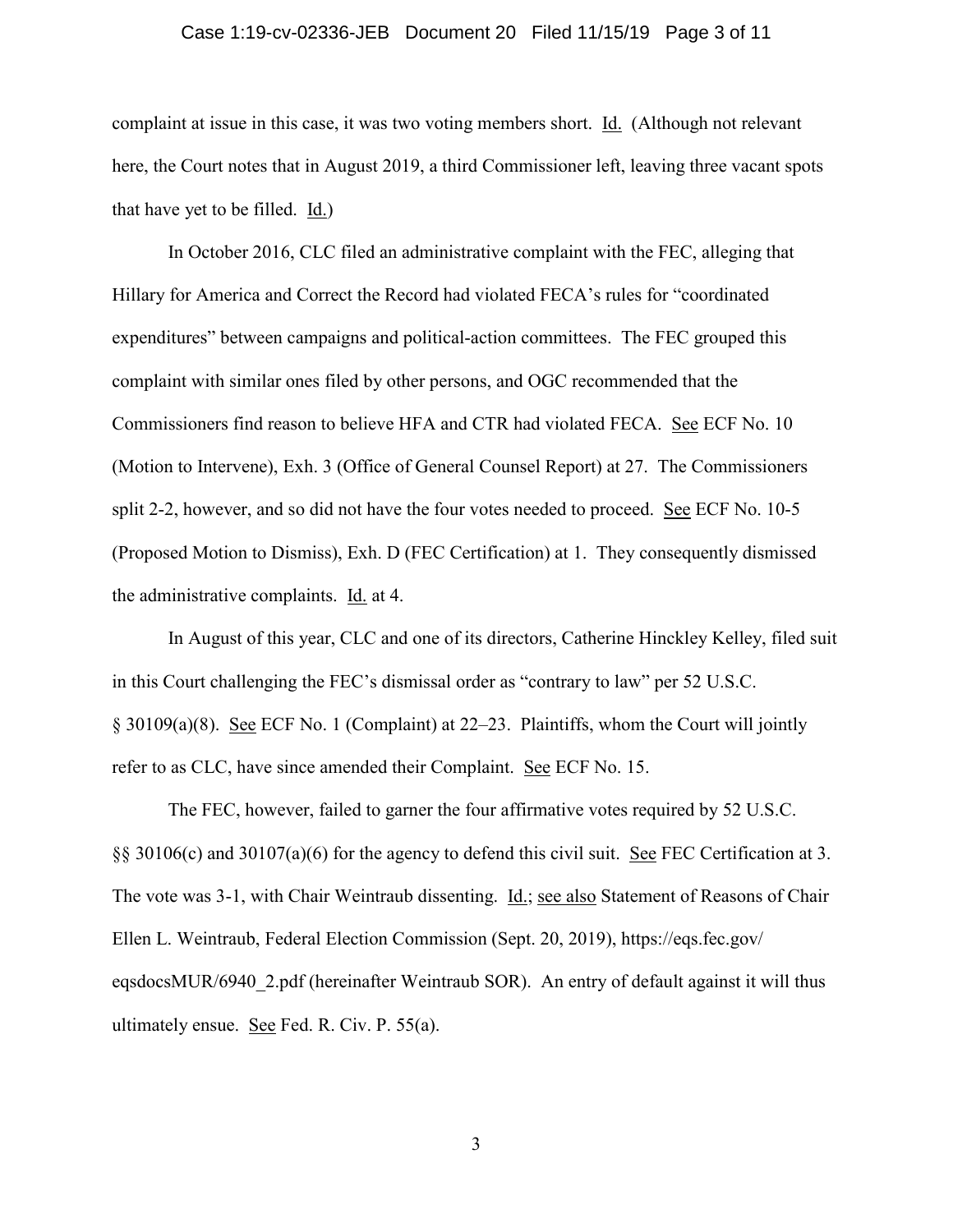### Case 1:19-cv-02336-JEB Document 20 Filed 11/15/19 Page 4 of 11

In October of this year, HFA and CTR moved to intervene as Defendants, arguing for intervention of right or, in the alternative, permissive intervention. CLC opposes the Motion.

## **II. Legal Standard**

Federal Rule of Civil Procedure 24(a) addresses intervention of right, and Rule 24(b) covers permissive intervention. The former requires the Court to allow intervention by anyone who "claims an interest relating to the . . . transaction that is the subject of the action, and is so situated that disposing of the action may as a practical matter impair or impede the movant's ability to protect its interest, unless existing parties adequately represent that interest." Fed. R. Civ. P.  $24(a)(2)$ . In this Circuit, then, a movant must fulfill four requirements: "(1) the application to intervene must be timely; (2) the applicant must demonstrate a legally protected interest in the action; (3) the action must threaten to impair that interest; and (4) no party to the action can be an adequate representative of the applicant's interests." Deutsche Bank Nat'l Trust Co. v. FDIC, 717 F.3d 189, 192 (D.C. Cir. 2013) (quoting Karsner v. Lothian, 532 F.3d 876, 885 (D.C. Cir. 2008)). In addition, movants for intervention in the D.C. Circuit are required "to demonstrate Article III standing." Crossroads Grassroots Policy Strategies v. FEC, 788 F.3d 312, 316 (D.C. Cir. 2015).

Rule 24(b), conversely, allows the Court to grant intervention where the intervenor makes a timely motion and "has a claim or defense that shares with the main action a common question of law or fact." Fed. R. Civ. P. 24(b)(1)(B). It also "must consider whether the intervention will unduly delay or prejudice the adjudication of the original parties' rights." Fed. R. Civ. P.  $24(b)(3)$ .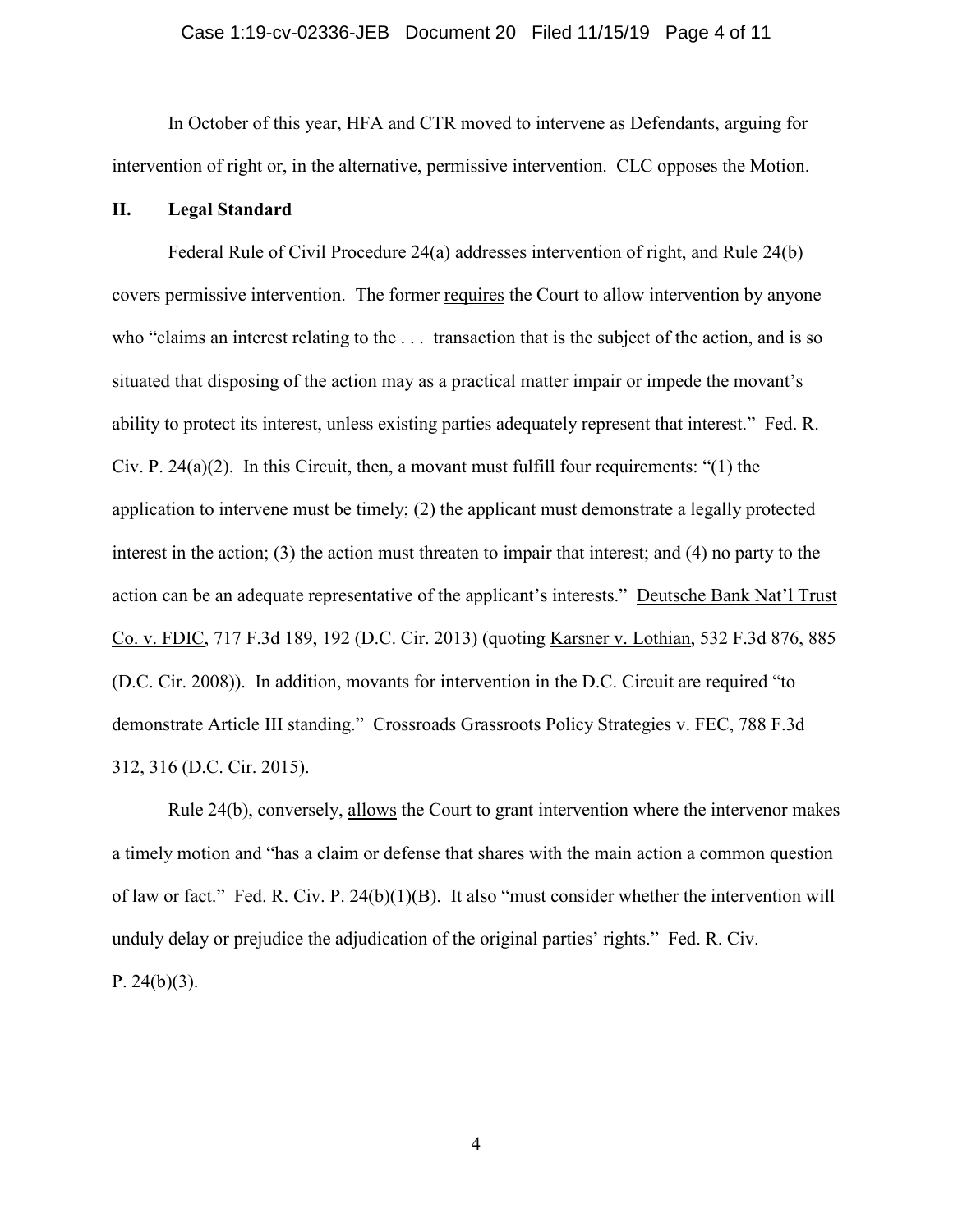## **III. Analysis**

The Court begins its analysis with standing. It then addresses intervention — both as of right and by permission — and concludes by discussing the effect of the FEC's default.

A. Standing

The standing inquiry for an intervening defendant "is the same as for a plaintiff: the intervenor must show injury in fact, causation, and redressability." Crossroads, 788 F.3d at 316 (citing Deutsche Bank, 717 F.3d at 193). HFA and CTR must establish that they "(1) suffered an injury in fact, (2) that is fairly traceable to the challenged conduct of the [opposing party], and (3) that is likely to be redressed by a favorable judicial decision." Spokeo, Inc. v. Robins, 136 S. Ct. 1540, 1547 (2016). The "injury in fact" must be both "(a) concrete and particularized and (b) actual or imminent, not conjectural or hypothetical." Friends of the Earth, Inc. v. Laidlaw Envtl. Servs. (TOC), Inc., 528 U.S. 167, 180 (2000). An injury is "particularized" when it "affect[s] the [party] in a personal and individual way," and it is "concrete" when it is "real, and not abstract," Spokeo, 136 S. Ct. at 1548 (internal quotation marks omitted), although "intangible injuries can nevertheless be concrete." Id. at 1549. CLC asserts that HFA and CTR have not established such an injury because an unfavorable ruling in this court would not require them "to do or refrain from doing anything," ECF No. 11 (Plaintiffs' Opposition) at 10 (quoting Hollingsworth v. Perry, 570 U.S. 693, 705 (2010)), and because any "future injuries [would] depend on the independent action of an absent third party." Id.

The Court agrees with Intervenors that the D.C. Circuit has already rejected both of CLC's arguments in a directly controlling case. In Crossroads, the intervenor-defendants were also respondents in a prior FEC action, yet the circuit court had no trouble identifying their injury in fact: "[T]he favorable FEC ruling provides [them] . . . with a significant benefit, similar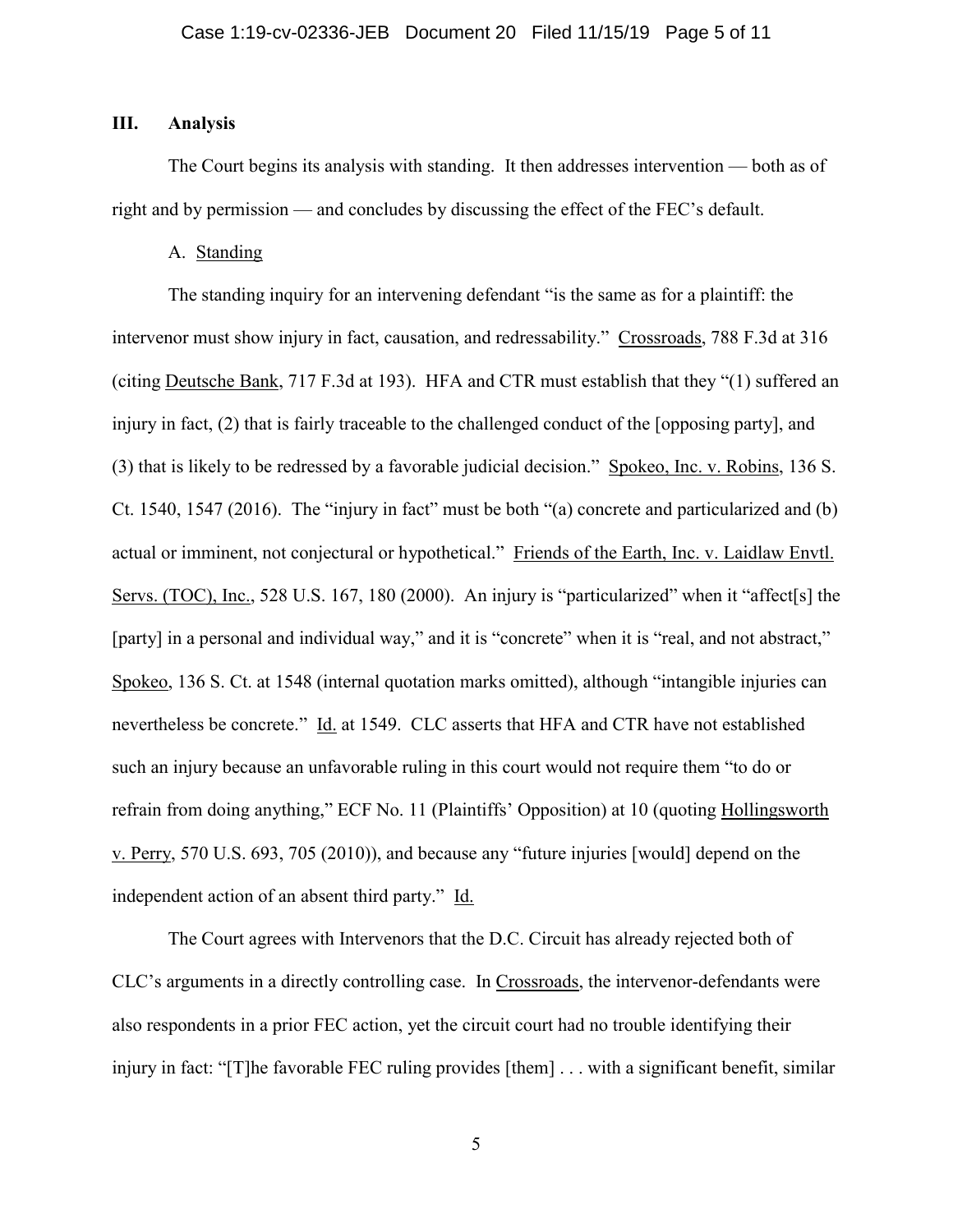#### Case 1:19-cv-02336-JEB Document 20 Filed 11/15/19 Page 6 of 11

to a favorable civil judgment, and precludes exposure to civil liability. Were [they] to lose that beneficial ruling, [they] would return to the position of . . . respondent[s] subject to enforcement proceedings before a federal agency." 788 F.3d at 317. The court further stated that "even where the possibility of prevailing on the merits after remand is speculative, a party seeking to uphold a favorable ruling can still suffer a concrete injury in fact." Id. at 318. These holdings are directly responsive to CLC's arguments, for all the same things are true here. HFA and CTR benefit from the FEC's dismissal of the complaint against them, and loss of that dismissal order would subject them to the possibility of future liability. This is a sufficient injury in fact.

What is more, having shown this injury, Intervenors have established causation and redressability. In Crossroads, the court found that once the intervenor "[could] prove injury, then it [could] establish causation and redressability." Id. at 316. This is because, if their injury is the loss of a favorable FEC ruling, "then it rationally follows [that] the injury is directly traceable to [the plaintiff's] challenge to the FEC order; and [the respondent] can prevent the injury by defeating [the plaintiff's] challenge in the district court proceedings." Id. The same logic holds true here: CLC's challenge of the dismissal order, if successful, would be the direct cause of HFA and CTR's losing that order, and a successful defense of the order would redress that injury.

CLC further argues that, according to a different D.C. Circuit decision, HFA and CTR are "seeking to enforce the rights of third parties . . . , which the doctrine of prudential standing prohibits." Pl. Opp. at 9 (emphasis added) (quoting Deutsche Bank, 717 F.3d at 194). This argument appears to rely principally on the fact that, because of the FEC's default, HFA and CTR would be "litigat [ing] in the agency's stead." Id. The effect of default in this case will be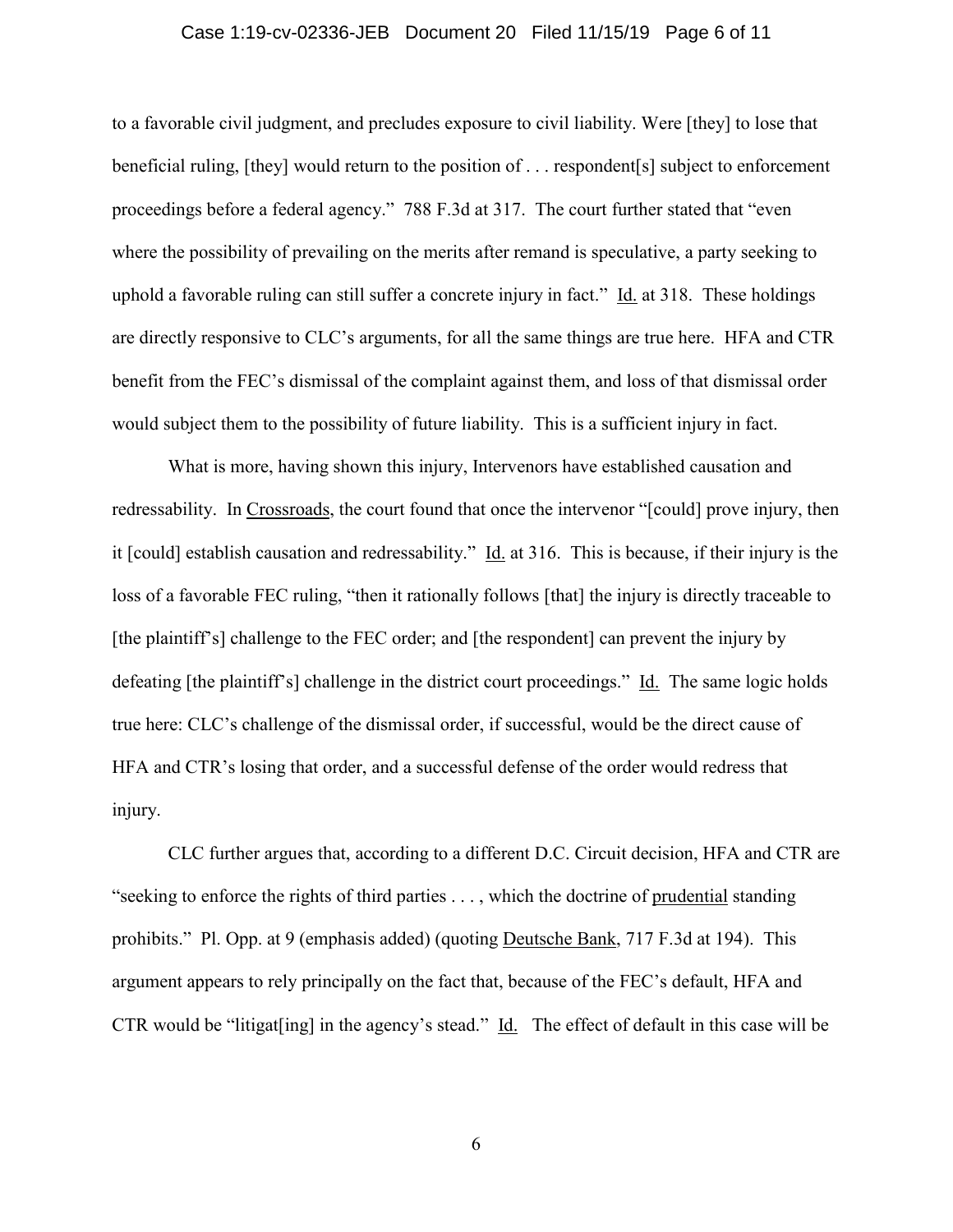### Case 1:19-cv-02336-JEB Document 20 Filed 11/15/19 Page 7 of 11

considered more fully below, see *infra* Section III.D, but the Court will address this third-partystanding issue here to the extent it affects prudential standing.

Once again, caselaw in this circuit appears to preclude CLC's position. Crossroads, which came after the Deutsche Bank case cited by Plaintiffs, stated: "Where an intervenordefendant establishes Article III standing and meets the dictates of Federal Civil Rule 24, there is no need for another layer of judge-made prudential considerations to deny intervention." 788 F.3d at 320. Here — unlike in Deutsche Bank, see 717 F.3d at 194 — Intervenors have met the requirements of Article III. And as shown below, they also satisfy Rule 24. The Court thus need not impose "another layer of judge-made prudential considerations." Crossroads, 788 F.3d at 320.

## B. Intervention of Right

The Opinion turns now to the four elements of intervention of right: "(1) the application to intervene must be timely; (2) the applicant must demonstrate a legally protected interest in the action; (3) the action must threaten to impair that interest; and (4) no party to the action can be an adequate representative of the applicant's interests." Deutsche Bank, 717 F.3d at 192 (quoting Karsner, 532 F.3d at 885). CLC appears not to challenge the first and fourth elements, see Pl. Opp. at 7, and in any case they are easily met here. The application is certainly timely, since Intervenors "moved to intervene less than two months after the plaintiffs filed their complaint and before the defendant[] filed an answer" or was required to do so. Fund for Animals, Inc. v. Norton, 322 F.3d 728, 735 (D.C. Cir. 2003). And there can be no question that a defaulting defendant will not adequately represent HFA's and CTR's interests.

The second and third elements have largely been proven in the standing discussion above. Because HFA and CTR "ha[ve] constitutional standing, [they] *a fortiori* ha[ve] 'an interest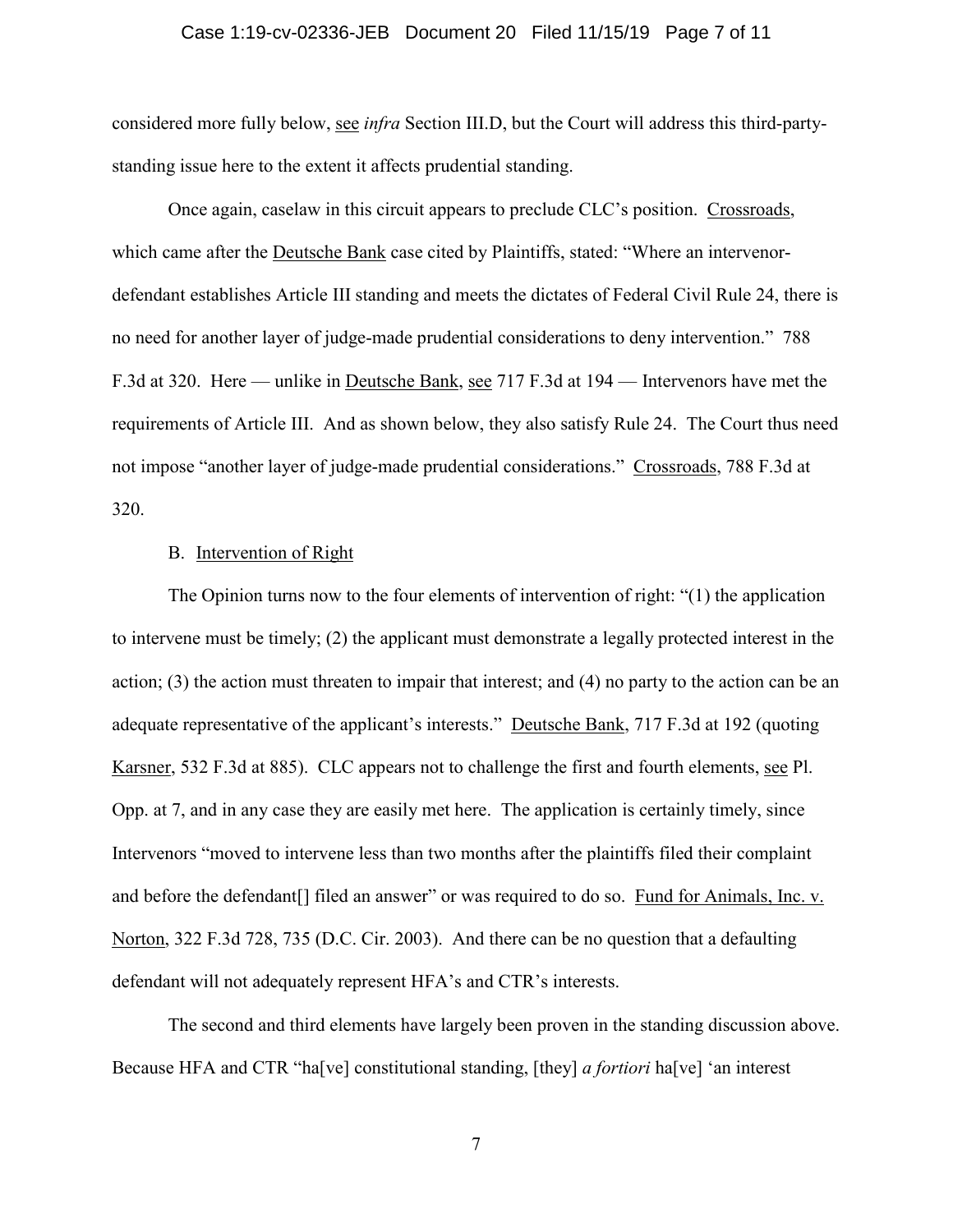### Case 1:19-cv-02336-JEB Document 20 Filed 11/15/19 Page 8 of 11

relating to the property or transaction which is the subject of the action." Crossroads, 788 F.3d at 320 (quoting Fund for Animals, 322 F.3d at 728 (quoting Fed. R. Civ. P. 24(a)(2)). This interest, moreover, is threatened by the possibility of a "judicial pronouncement that the FEC's dismissal was contrary to law," which "would make the 'task of reestablishing the status quo . . . [more] difficult and burdensome" and would have "persuasive weight with a new court" if CLC brings a civil-enforcement suit. Id. (omission and alteration in original) (quoting Fund for Animals, 322 F.3d at 735).

CLC's theory that the second element is not met relies again on the fact of the FEC's default. It claims that the Commission's "unprecedented" failure to garner the vote needed to defend this suit, see Pl. Opp. at 7, should "confound the rote application of Crossroads." Id. at 6. With the caveat that this will be discussed in more detail below, see *infra* Section III.D, it suffices for now to say that the procedural posture of this case is not sufficiently unusual so as to free this Court from its duty to follow clear circuit precedent.

#### C. Permissive Intervention

Even if HFA and CTR did not meet the standard for intervention of right, this Court would grant them permissive intervention under Rule 24(b), which allows it to "permit anyone to intervene who . . . has a claim or defense that shares with the main action a common question of law or fact." Fed. R. Civ. P. 24(b)(1)(B). "In exercising its discretion" to permit intervention, "the court must consider whether the intervention will unduly delay or prejudice the adjudication of the original parties' rights."  $\underline{Id}$ . R. 24(b)(3).

Clearly, Intervenors' defense here shares a common question of law with the main action: the legality of the FEC's dismissal order. While CLC states in a section heading that HFA and CLC are "not entitled to . . . permissive intervention," Pl. Opp. at 5, its brief makes no argument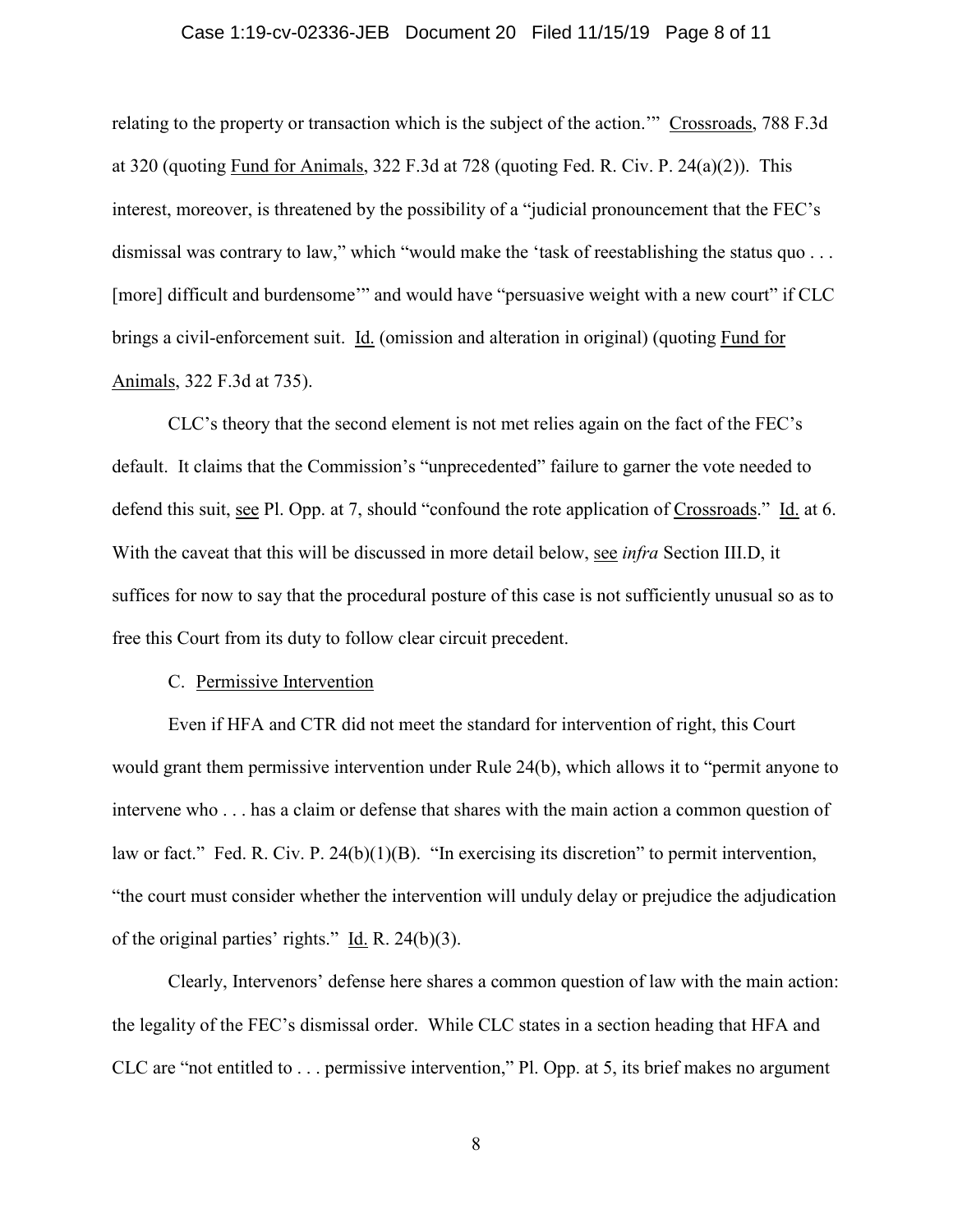### Case 1:19-cv-02336-JEB Document 20 Filed 11/15/19 Page 9 of 11

to that effect, id. at 5–14, and the Court is hard pressed to create one. As to prejudice, it could be said that allowing intervention would prejudice CLC from the speedier resolution of this case by default, which also would apply a less searching standard of review. But the loss of default proceedings cannot be said to "unduly" prejudice CLC, which brought this suit anticipating that it would be defended, since the FEC's default is "unprecedented." Id. at 8.

## D. Effect of Default

The Court turns finally to the last — and, frankly, the most interesting — issue presented by the current Motion. Plaintiffs posit, and Intervenors do not deny, that this may be the first instance in which the FEC has failed to garner the required four votes to defend a dismissal order at the district-court level. CLC thus contends that this procedural posture so confounds the statutory scheme created by FECA, in which "responsibility for the civil enforcement of matters . . . covered by the Act [is] exclusively in the hands of the FEC in the first instance," id. at 13 (quoting Galliano v. USPS, 836 F.3d 1362, 1368 (D.C. Cir. 1988)), that allowing HFA and CTR to intervene would "commandeer [the FEC's] 'exclusive jurisdiction' over civil enforcement matters and override its decision not to defend here." Id. at 13–14. CLC argues that the dissenting Commissioner's SOR makes clear that "the FEC's absence is not the result of administrative accident or incapacity" but instead was a deliberate veto "grounded in deep-seated substantive disagreements among the Commissioners about the scope of the coordination rules and the agency's statutory obligation to enforce FECA." Id. at 8.

To start, the Court notes that the FEC's jurisdiction over complaints is only exclusive in the first instance. Its decision not to investigate the allegations in a complaint is always subject to judicial review. See *supra* Section I. In any case, even assuming that a 3-1 vote in favor of defending the suit can be considered a "decision not to defend," the binding law most relevant to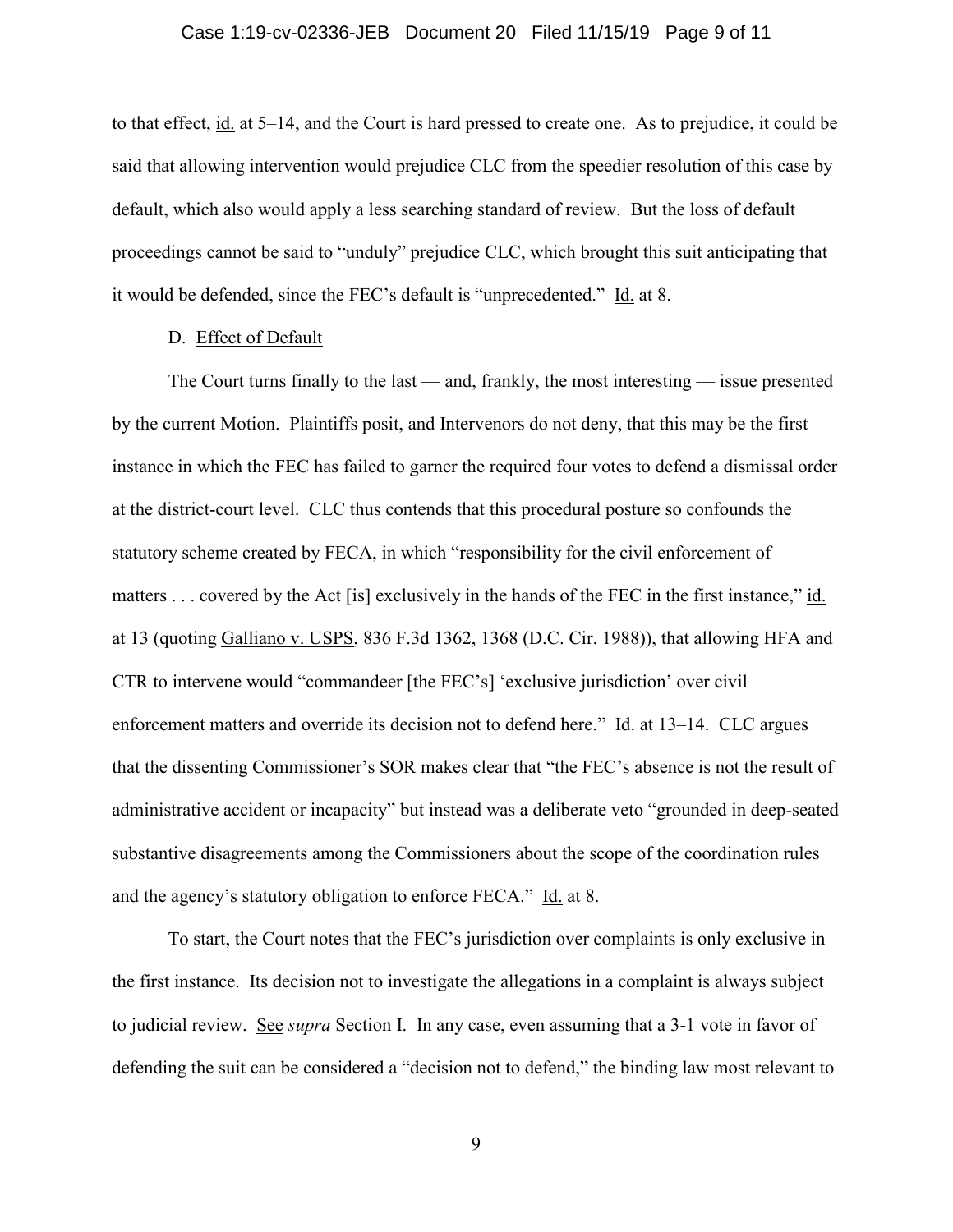#### Case 1:19-cv-02336-JEB Document 20 Filed 11/15/19 Page 10 of 11

this case counsels against denying HFA and CFR the intervention otherwise guaranteed to them by the Federal Rules. In Center for Individual Freedom v. Van Hollen, 694 F.3d 108 (D.C. Cir. 2012), the D.C. Circuit considered an intervenor's standing to appeal a district court's invalidation of an FEC regulation where the FEC could not garner the votes to do so. Id. at 110. The court saw no problem with the intervenors replacing the FEC in the appellate litigation and cited the Supreme Court for the proposition that "an intervenor 'may step into the shoes of the original party [if] the intervenor independently fulfills the requirements of Article III.'" Id. (quoting Arizonans for Official English v. Arizona, 520 U.S. 43, 65 (1997)).

The Supreme Court, moreover, has approved this practice at the district-court level, albeit in a different context. In United States v. Windsor, 570 U.S. 744 (2013), the Court found that the district court had retained jurisdiction even though the Department of Justice had declined to defend the suit and members of Congress had intervened to do so. Id. at 755–56. The controversy remained live, said the Court, and the plaintiff's injury ongoing because the Government, despite agreeing with the plaintiff's position, still had not given her the relief she sought. Id. Such is the case here: although it has defaulted, the Commission did not vacate its dismissal and therefore did not afford CLC the relief it desired. And an entry of default does not equate with default judgment. See Fed. R. Civ. P. 55(a)–(b). Assuming, without deciding, CLC's standing to bring this case — which HFA and CTR dispute in their proposed Motion to Dismiss, see ECF No. 10-5 at 7 — its injury would remain "concrete, persisting, and unredressed" as long as the FEC dismissal order remains in place. And this "mean[s] that there [i]s a justiciable controversy between the parties." Windsor, 570 U.S. at 756.

While the aforementioned cases do not address the precise issue in this case — the effect of the FEC's default in an enforcement proceeding at the district-court level — they do counsel